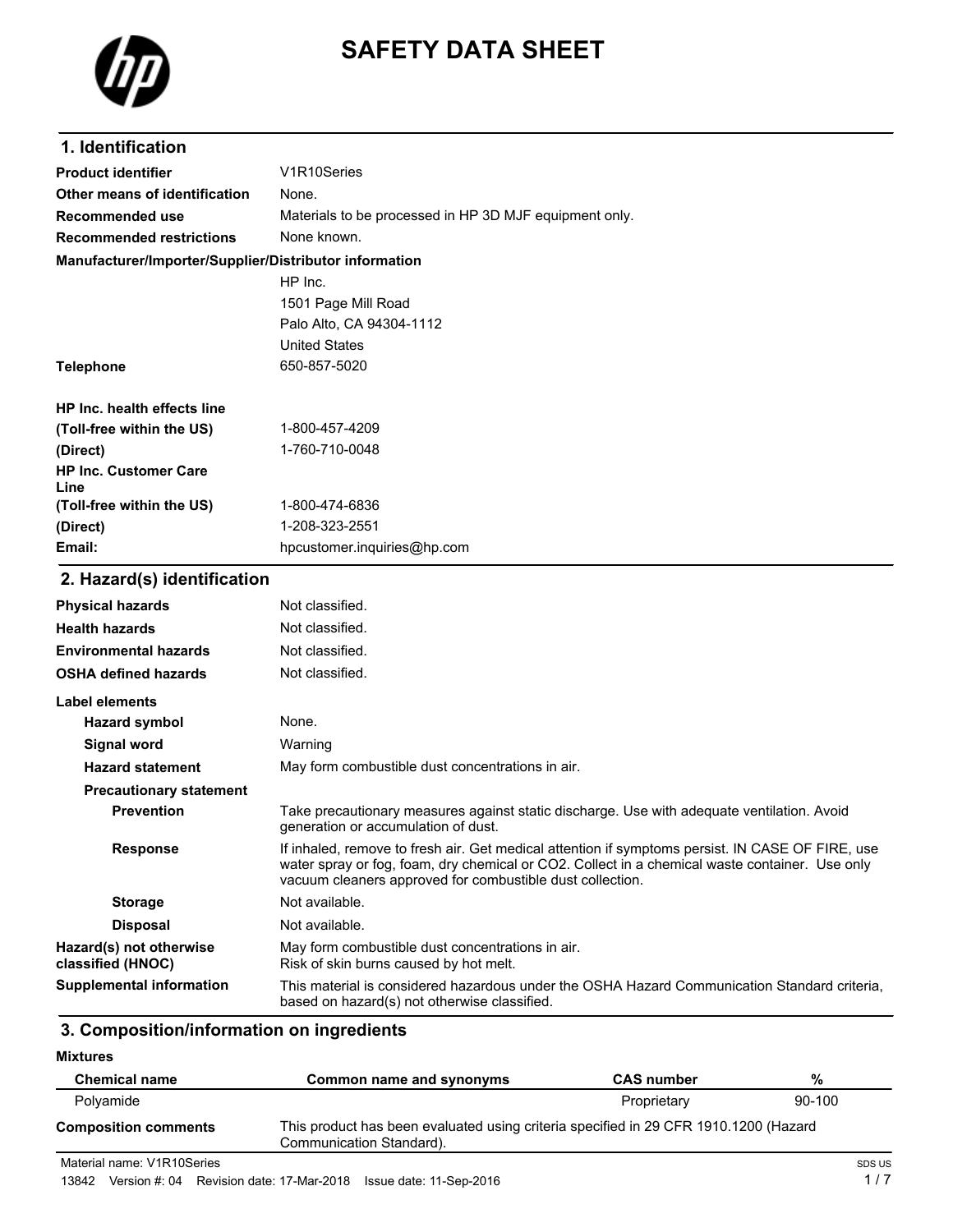| 4. First-aid measures                                           |                                                                                                                                                                                                                                                                                                                                                              |
|-----------------------------------------------------------------|--------------------------------------------------------------------------------------------------------------------------------------------------------------------------------------------------------------------------------------------------------------------------------------------------------------------------------------------------------------|
| <b>Inhalation</b>                                               | If dust from the material is inhaled, remove the affected person immediately to fresh air.                                                                                                                                                                                                                                                                   |
|                                                                 | Move to fresh air in case of accidental inhalation of vapors or decomposition products. If breathing<br>is difficult, give oxygen. Oxygen or artificial respiration if needed. Consult a physician for specific<br>advice.                                                                                                                                   |
| <b>Skin contact</b>                                             | Wash the skin immediately with soap and water. In case of contact with molten product, cool<br>rapidly with water and seek immediate medical attention. Do not attempt to remove molten product<br>from skin because skin will tear easily.                                                                                                                  |
| Eye contact                                                     | Dust: Wash well-open eyes immediately, abundantly and thoroughly with water. Remove particle<br>remaining under the eyelids. If irritation persists, consult a doctor.<br>On contact with hot product: Cool eyes rapidly with cold water after contact with molten polymer.<br>Continue to rinse for at least 15 minutes. Get medical attention immediately. |
| Ingestion                                                       | If swallowed, do NOT induce vomiting. Get medical attention. Never give anything by mouth to an<br>unconscious person.                                                                                                                                                                                                                                       |
| <b>Most important</b><br>symptoms/effects, acute and<br>delayed | No experiences of acute or chronic damages in humans have been made yet.                                                                                                                                                                                                                                                                                     |
| <b>General information</b>                                      | Risk of skin burn caused by hot melt.<br>Do not leave the victim unattended.<br>Remove victim immediately from source of exposure.<br>Victim to lie down in the recovery position, cover and keep him warm.                                                                                                                                                  |
| 5. Fire-fighting measures                                       |                                                                                                                                                                                                                                                                                                                                                              |

| Suitable extinguishing media      | Water spray, foam, dry powder or carbon dioxide.                                                                                                                                                                                                                                                                                                                                                                                                                                                                                                    |
|-----------------------------------|-----------------------------------------------------------------------------------------------------------------------------------------------------------------------------------------------------------------------------------------------------------------------------------------------------------------------------------------------------------------------------------------------------------------------------------------------------------------------------------------------------------------------------------------------------|
| Unsuitable extinguishing<br>media | Do not use water jet as an extinguisher, as this will spread the fire.                                                                                                                                                                                                                                                                                                                                                                                                                                                                              |
| Specific hazards arising from     | May be released in case of fire: carbon monoxide, carbon dioxide, nitric oxides, organic products                                                                                                                                                                                                                                                                                                                                                                                                                                                   |
| the chemical                      | of decomposition. Under certain fire conditions, traces of other toxic products may occur.                                                                                                                                                                                                                                                                                                                                                                                                                                                          |
| Special protective equipment      | As in any fire, wear self-contained breathing apparatus pressure-demand, MSHA/NIOSH                                                                                                                                                                                                                                                                                                                                                                                                                                                                 |
| and precautions for firefighters  | (approved or equivalent) and full protective gear.                                                                                                                                                                                                                                                                                                                                                                                                                                                                                                  |
| <b>Fire fighting</b>              | Do not use a solid stream of water. A solid stream of water can cause a dust explosion. Fire                                                                                                                                                                                                                                                                                                                                                                                                                                                        |
| equipment/instructions            | fighting equipment should be thoroughly decontaminated after use.                                                                                                                                                                                                                                                                                                                                                                                                                                                                                   |
| <b>General fire hazards</b>       | Dust clouds generated during handling and/or storage can form explosive mixtures with air. Check<br>that all equipment is properly grounded and installed to satisfy electrical classification<br>requirements. As with any dry material, pouring this material or allowing it to free-fall or to be<br>conveyed through chutes or pipes can accumulate and generate electrostatic sparks, potentially<br>causing ignition of the material itself, or of any flammable materials which may come into contact<br>with the material or its container. |

# **6. Accidental release measures**

| Personal precautions,<br>protective equipment and<br>emergency procedures | In case product dust is released: Dust mask                                                                                                                                                                                                                                                                                                                                                                                      |
|---------------------------------------------------------------------------|----------------------------------------------------------------------------------------------------------------------------------------------------------------------------------------------------------------------------------------------------------------------------------------------------------------------------------------------------------------------------------------------------------------------------------|
| <b>Methods and materials for</b><br>containment and cleaning up           | Sweep up or vacuum up spillage and collect in suitable container for disposal. If a vacuum is used,<br>the motor must be rated as dust explosion-proof. Dispose of in compliance with federal, state, and<br>local regulations.                                                                                                                                                                                                  |
| <b>Environmental precautions</b>                                          | Prevent further leakage or spillage. Do not let product enter drains. Do not flush into surface water<br>or sanitary sewer system.                                                                                                                                                                                                                                                                                               |
| 7. Handling and storage                                                   |                                                                                                                                                                                                                                                                                                                                                                                                                                  |
| <b>Precautions for safe handling</b>                                      | Avoid contact with skin and eyes Avoid breathing dust. Prevent dust accumulation to minimize<br>explosion hazard. Inside and outside the equipment should be cleaned regularly with an<br>explosion-protected vacuum cleaner to avoid dust accumulation. Do not sweep the dust or or try to<br>remove it with a compressed-air gun. Remove contaminated clothing and wash the skin thoroughly<br>with soap and water after work. |
| Conditions for safe storage,<br>including any incompatibilities           | Store away from moisture and heat to maintain the technical properties of the product. Eliminate<br>sources of ignition. Do not expose to heat or store above 60C.                                                                                                                                                                                                                                                               |

# **8. Exposure controls/personal protection**

# **Occupational exposure limits**

Also see Exposure guidelines.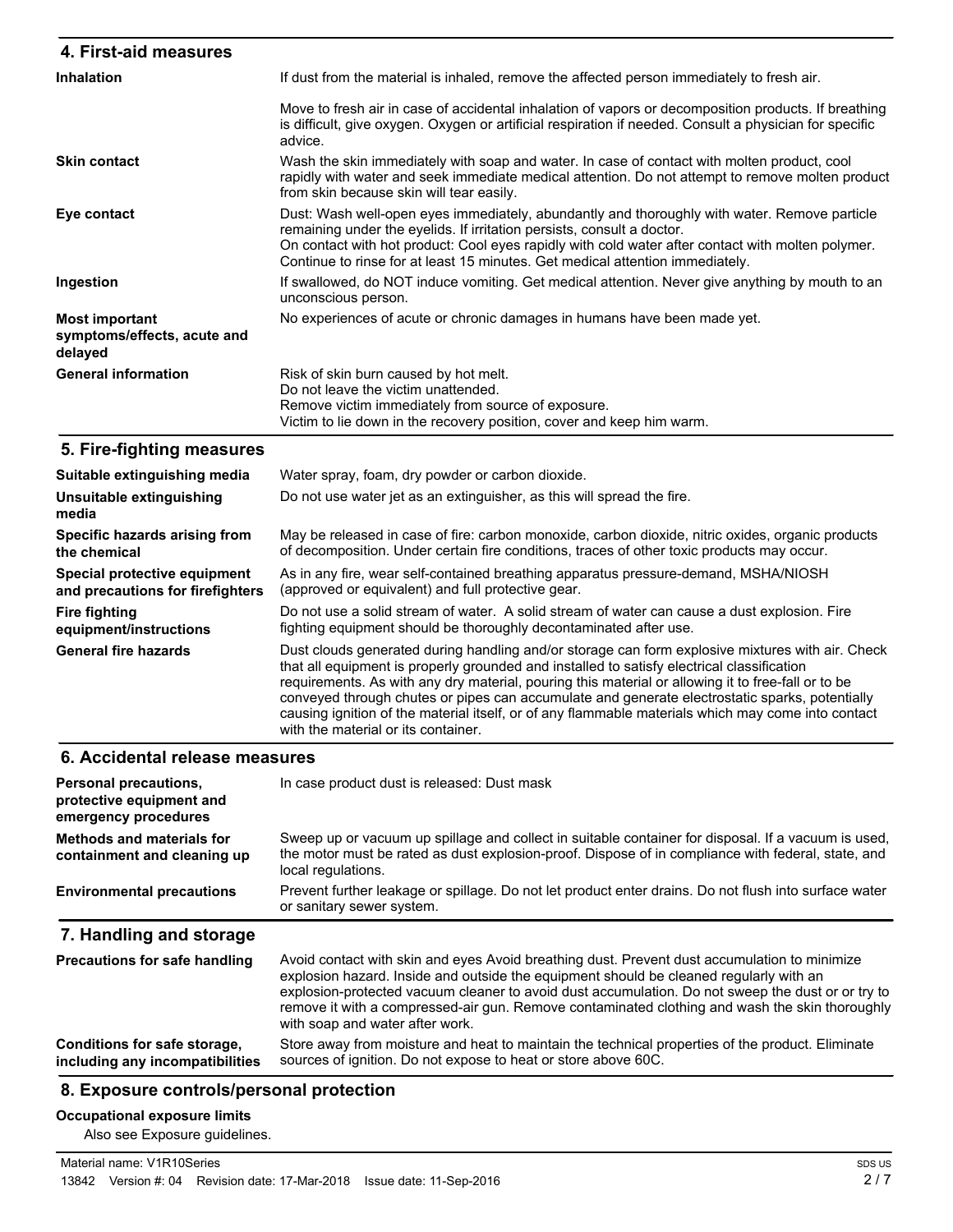| <b>ACGIH</b><br><b>Material</b>          | <b>Type</b>                                                                                                                                                                                                                                           | Value                                                                                                                                                                                                                                                                                                                                                                                                                                                                                                                                                                                                                                                                                                                                                                                                                                    |
|------------------------------------------|-------------------------------------------------------------------------------------------------------------------------------------------------------------------------------------------------------------------------------------------------------|------------------------------------------------------------------------------------------------------------------------------------------------------------------------------------------------------------------------------------------------------------------------------------------------------------------------------------------------------------------------------------------------------------------------------------------------------------------------------------------------------------------------------------------------------------------------------------------------------------------------------------------------------------------------------------------------------------------------------------------------------------------------------------------------------------------------------------------|
| V1R10Series                              | <b>TWA</b>                                                                                                                                                                                                                                            | 10 mg/m3                                                                                                                                                                                                                                                                                                                                                                                                                                                                                                                                                                                                                                                                                                                                                                                                                                 |
| Comments:                                | Inhalable particles                                                                                                                                                                                                                                   |                                                                                                                                                                                                                                                                                                                                                                                                                                                                                                                                                                                                                                                                                                                                                                                                                                          |
| <b>Biological limit values</b>           | No biological exposure limits noted for the ingredient(s).                                                                                                                                                                                            |                                                                                                                                                                                                                                                                                                                                                                                                                                                                                                                                                                                                                                                                                                                                                                                                                                          |
| <b>Exposure guidelines</b>               | <b>Exposure Limit For Dust</b>                                                                                                                                                                                                                        |                                                                                                                                                                                                                                                                                                                                                                                                                                                                                                                                                                                                                                                                                                                                                                                                                                          |
|                                          | ACGIH (TWA/TLV): 3 mg/m3 (Respirable Particulate)<br>US CA OEL (TWA/PEL): 10 mg/m3 (Total dust)<br>US CA OEL (TWA/PEL): 5 mg/m3 (Respirable fraction)<br>US OSHA (TWA:Z-3): 15 mg/m3 (Total dust)<br>US OSHA (TWA:Z-3): 5 mg/m3 (Respirable fraction) | US OSHA (TWA:Z-3): 50millions of particles per cubic foot of air (Total dust)<br>US OSHA (TWA:Z-3): 15 millions of particles per cubic foot of air (Respirable fraction)                                                                                                                                                                                                                                                                                                                                                                                                                                                                                                                                                                                                                                                                 |
| Appropriate engineering<br>controls      |                                                                                                                                                                                                                                                       | HP recommends the use of HP accessories for unpacking 3D parts and refilling the build chamber.<br>If other methods are used, read the following: Dust clouds generated during handling and/or<br>storage can form explosive mixtures with air. Dust explosion characteristics vary with the particle<br>size, particle shape, moisture content, contaminants, and other variables. Check that all equipment<br>is properly grounded and installed to satisfy electrical classification requirements. As with any dry<br>material, pouring this material or allowing it to fall freely or be conveyed through chutes or pipes<br>can accumulate and generate electrostatic sparks, potentially causing ignition of the material itself,<br>or of any flammable materials which may come into contact with the material or its container. |
|                                          | NFPA Standard 654 for design of exhaust system and safe handling.                                                                                                                                                                                     | Investigate engineering techniques to reduce exposures below airborne exposure limits or to<br>otherwise reduce exposures. Provide ventilation if necessary to minimize exposures or to control<br>exposure levels to below airborne exposure limits. If practical, use local mechanical exhaust<br>ventilation at sources of air contamination such as open process equipment. Ensure that<br>dust-handling systems (such as exhaust ducts, dust collectors, vessels, and processing<br>equipment) are designed in a manner to prevent the escape of dust into the work area (i.e., there<br>is no leakage from the equipment). Consult ACGIH ventilation manual, NFPA Standard 91 and                                                                                                                                                  |
|                                          | Individual protection measures, such as personal protective equipment                                                                                                                                                                                 |                                                                                                                                                                                                                                                                                                                                                                                                                                                                                                                                                                                                                                                                                                                                                                                                                                          |
| <b>Eye/face protection</b>               | Wear safety glasses with side shields.                                                                                                                                                                                                                |                                                                                                                                                                                                                                                                                                                                                                                                                                                                                                                                                                                                                                                                                                                                                                                                                                          |
| <b>Skin protection</b>                   |                                                                                                                                                                                                                                                       |                                                                                                                                                                                                                                                                                                                                                                                                                                                                                                                                                                                                                                                                                                                                                                                                                                          |
| <b>Hand protection</b>                   |                                                                                                                                                                                                                                                       | Wear impermeable gloves. Protective heat-insulating gloves are to be used during thermal<br>processing. Any areas of skin covered with dust must be washed immediately with soap and water<br>as the powder draws out natural moisture from the skin. Use barrier cream regularly.                                                                                                                                                                                                                                                                                                                                                                                                                                                                                                                                                       |
| Other                                    |                                                                                                                                                                                                                                                       | Processing of this product releases vapors or fumes which may cause skin irritation. It is a good<br>industrial hygiene practice to minimize skin contact. Wash thoroughly after handling.                                                                                                                                                                                                                                                                                                                                                                                                                                                                                                                                                                                                                                               |
| <b>Respiratory protection</b>            | processing.                                                                                                                                                                                                                                           | Avoid breathing dust. Avoid breathing processing fumes or vapors. Where airborne exposure is<br>likely or airborne exposure limits are exceeded, use NIOSH approved respiratory protection<br>equipment appropriate to the material and/or its components and substances released during                                                                                                                                                                                                                                                                                                                                                                                                                                                                                                                                                 |
| <b>Thermal hazards</b>                   | necessary.                                                                                                                                                                                                                                            | In thermal processing: Risk of skin burns. Wear appropriate thermal protective clothing, when                                                                                                                                                                                                                                                                                                                                                                                                                                                                                                                                                                                                                                                                                                                                            |
| <b>General hygiene</b><br>considerations | equipment to remove contaminants.                                                                                                                                                                                                                     | Always observe good personal hygiene measures, such as washing after handling the material<br>and before eating, drinking, and/or smoking. Routinely wash work clothing and protective                                                                                                                                                                                                                                                                                                                                                                                                                                                                                                                                                                                                                                                   |

#### Powder. Solid. **Appearance Physical state** Not available. Form Powder. **Color** White. **Odor** Not available. **Odor threshold** Not available. **pH** Not available. **Melting point/freezing point** 363.2 - 368.6 °F (184 - 187 °C) **Initial boiling point and boiling range** Not available.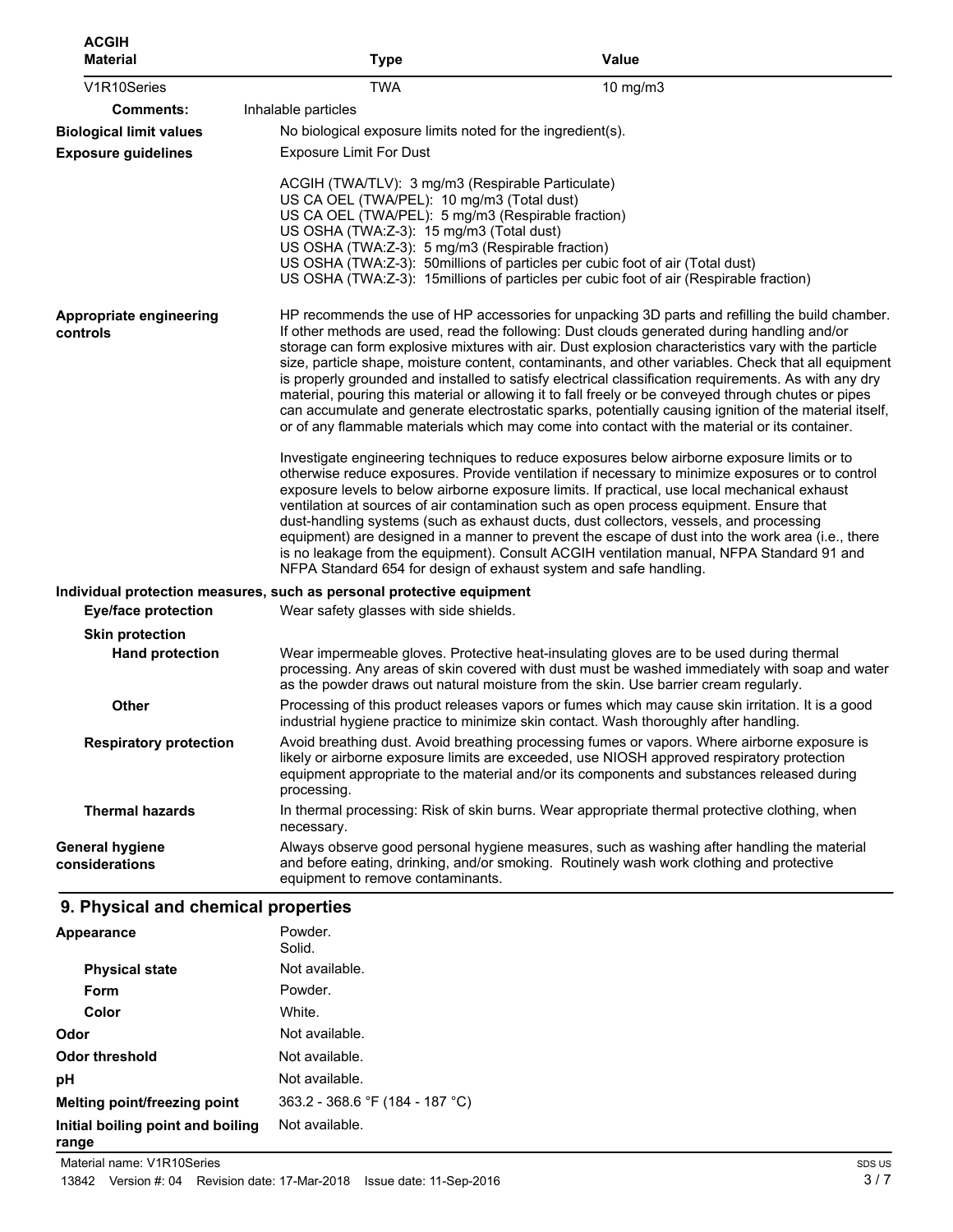| <b>Flash point</b>                                | Not available.                                                                                                                                                                                                                        |
|---------------------------------------------------|---------------------------------------------------------------------------------------------------------------------------------------------------------------------------------------------------------------------------------------|
| <b>Evaporation rate</b>                           | Not available.                                                                                                                                                                                                                        |
| Flammability (solid, gas)                         | Not available.                                                                                                                                                                                                                        |
| Upper/lower flammability or explosive limits      |                                                                                                                                                                                                                                       |
| <b>Flammability limit - lower</b><br>(%)          | Not available.                                                                                                                                                                                                                        |
| <b>Flammability limit - upper</b><br>$(\%)$       | Not available.                                                                                                                                                                                                                        |
| Explosive limit - lower (%)                       | Not available.                                                                                                                                                                                                                        |
| Explosive limit - upper (%)                       | Not available.                                                                                                                                                                                                                        |
| Vapor pressure                                    | Not available.                                                                                                                                                                                                                        |
| Vapor density                                     | Not available.                                                                                                                                                                                                                        |
| Solubility(ies)                                   |                                                                                                                                                                                                                                       |
| Solubility (water)                                | insoluble                                                                                                                                                                                                                             |
| <b>Partition coefficient</b><br>(n-octanol/water) | Not available.                                                                                                                                                                                                                        |
| <b>Auto-ignition temperature</b>                  | Not available.                                                                                                                                                                                                                        |
| <b>Decomposition temperature</b>                  | $>662$ °F ( $>350$ °C)                                                                                                                                                                                                                |
| <b>Viscosity</b>                                  | Not available.                                                                                                                                                                                                                        |
| <b>Other information</b>                          |                                                                                                                                                                                                                                       |
| <b>Explosive properties</b>                       | Dusts might form explosive mixtures with air.                                                                                                                                                                                         |
|                                                   | Powder explosivity data:                                                                                                                                                                                                              |
|                                                   | Minimum Ignition Energy (MIE) "dust cloud" w/ Inductance > 30mJ.<br>Layer Ignition Temperature (LIT) "dust layer" >400degC.<br>Minimum Ignition Temperature (MIT) "dust cloud" >360degC.<br>Auto Ignition Temperature (AIT) >400degC. |
| <b>Flammability (flash back)</b>                  | This product is not flammable.                                                                                                                                                                                                        |
| <b>Oxidizing properties</b>                       | Not oxidizing.                                                                                                                                                                                                                        |

#### **10. Stability and reactivity**

| <b>Reactivity</b>                            | Under normal conditions: stable.                                                                                                                                                                                                                                |
|----------------------------------------------|-----------------------------------------------------------------------------------------------------------------------------------------------------------------------------------------------------------------------------------------------------------------|
| <b>Chemical stability</b>                    | The product is stable under normal handling and storage conditions.                                                                                                                                                                                             |
| <b>Possibility of hazardous</b><br>reactions | Will not occur.                                                                                                                                                                                                                                                 |
| <b>Conditions to avoid</b>                   | Take measures to mitigate material spillage and avoid potential ignition sources such as ESD<br>(ElectroStatic Discharges), flames, and sparks. Do not smoke nearby. Avoid wet/humid<br>environment. Recommended working humidity 50-70%. Avoid dust formation. |
| Incompatible materials                       | Oxidizing materials, acids, strong bases, water and high humidity.                                                                                                                                                                                              |
| <b>Hazardous decomposition</b><br>products   | Decomposition products on thermal decomposition, carbon monoxide, carbon dioxide, Nitrogen<br>oxides (NOx), organic products of decomposition.                                                                                                                  |

# **11. Toxicological information**

# **Information on likely routes of exposure**

| At high temperature, products of thermal decomposition can be irritating to respiratory system.                            |
|----------------------------------------------------------------------------------------------------------------------------|
| May be considered as comparable to a similar product for which experimental results are: Non<br>irritating to skin.        |
| May be considered as comparable to a similar product for which experimental results are: Not<br>irritating to the eyes.    |
| May be considered as comparable to a similar product for which experimental results are: Slightly<br>harmful by ingestion. |
| Not available.                                                                                                             |
|                                                                                                                            |

#### **Information on toxicological effects**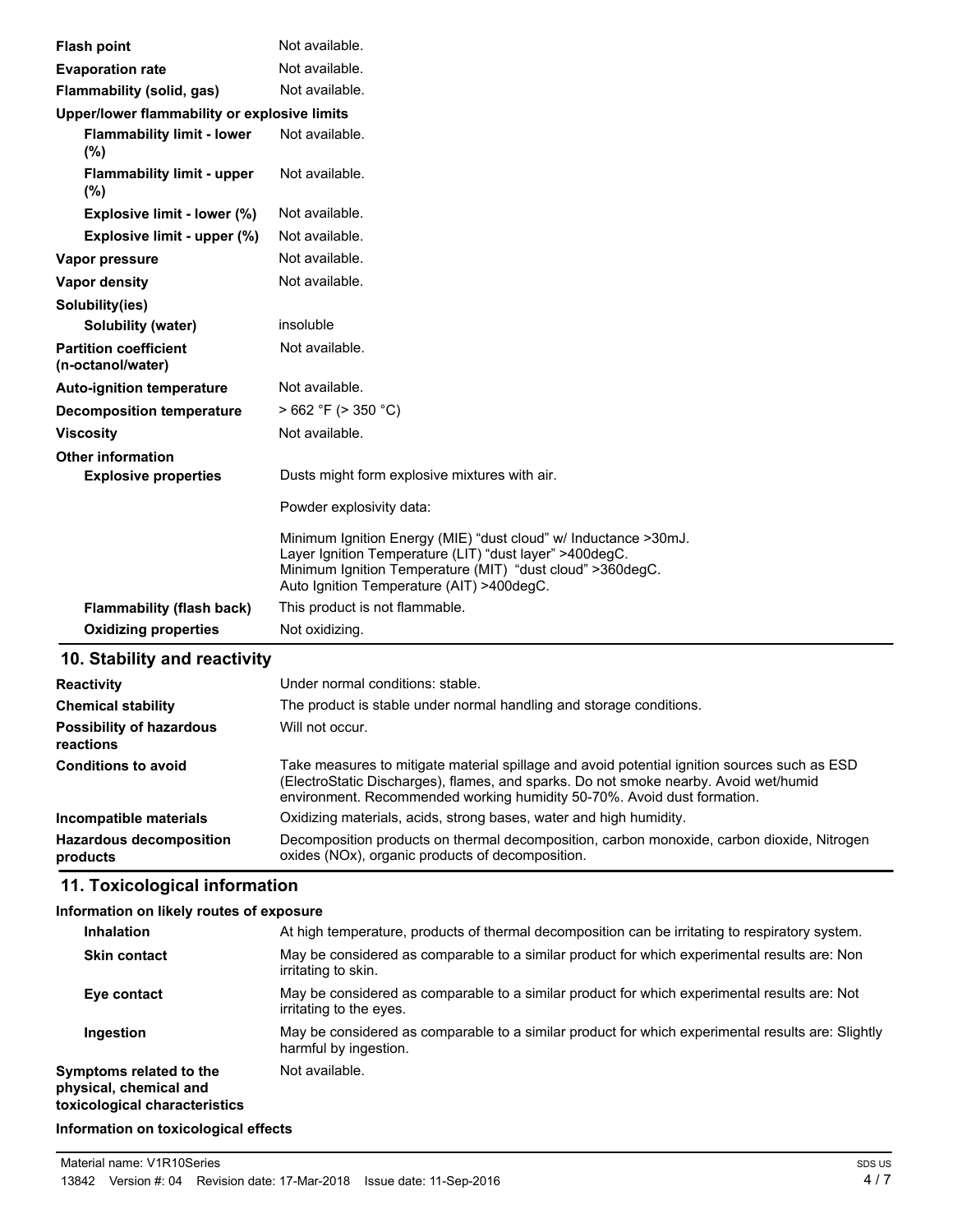| <b>Acute toxicity</b>                                 | Based on available data, the classification criteria are not met.      |
|-------------------------------------------------------|------------------------------------------------------------------------|
| <b>Skin corrosion/irritation</b>                      | Based on available data, the classification criteria are not met.      |
| Serious eye damage/eye<br>irritation                  | Based on available data, the classification criteria are not met.      |
| Respiratory or skin sensitization                     |                                                                        |
| <b>Respiratory sensitization</b>                      | Based on available data, the classification criteria are not met.      |
| <b>Skin sensitization</b>                             | Based on available data, the classification criteria are not met.      |
| Germ cell mutagenicity                                | Based on available data, the classification criteria are not met.      |
| Carcinogenicity                                       | Based on available data, the classification criteria are not met.      |
|                                                       | <b>IARC Monographs. Overall Evaluation of Carcinogenicity</b>          |
| Not listed.<br>Not regulated.                         | OSHA Specifically Regulated Substances (29 CFR 1910.1001-1050)         |
|                                                       | US. National Toxicology Program (NTP) Report on Carcinogens            |
| Not listed.                                           |                                                                        |
| <b>Reproductive toxicity</b>                          | Based on available data, the classification criteria are not met.      |
| Specific target organ toxicity -<br>single exposure   | Based on available data, the classification criteria are not met.      |
| Specific target organ toxicity -<br>repeated exposure | Based on available data, the classification criteria are not met.      |
| <b>Aspiration hazard</b>                              | Based on available data, the classification criteria are not met.      |
| <b>Further information</b>                            | Complete toxicity data are not available for this specific formulation |
| 12 Ecological information                             |                                                                        |

#### **12. Ecological information**

| <b>Ecotoxicity</b>                   | No ecotoxicity data noted for the ingredient(s). |
|--------------------------------------|--------------------------------------------------|
| <b>Persistence and degradability</b> | Not available.                                   |
| <b>Bioaccumulative potential</b>     | Not available.                                   |
| <b>Mobility in soil</b>              | Not available.                                   |
| Other adverse effects                | Not available.                                   |

# **13. Disposal considerations**

| <b>Disposal instructions</b> | Do not allow this material to drain into sewers/water supplies.                            |
|------------------------------|--------------------------------------------------------------------------------------------|
|                              | Dispose of waste material according to Local, State, Federal, and Provincial Environmental |
|                              | Regulations.                                                                               |

# **14. Transport information**

#### **DOT**

Not regulated as dangerous goods.

#### **IATA**

Not regulated as dangerous goods.

## **IMDG**

Not regulated as dangerous goods.

## **ADR**

Not regulated as dangerous goods.

**Further information** Not a dangerous good under DOT, IATA, ADR, IMDG, or RID.

# **15. Regulatory information**

| US federal regulations | US EPA TSCA Inventory: All chemical substances in this product comply with all rules or orders<br>under TSCA. |
|------------------------|---------------------------------------------------------------------------------------------------------------|
|                        |                                                                                                               |
|                        | All ingredients are listed or exempt                                                                          |
|                        | US TSCA 12(b): Does not contain listed chemicals.                                                             |
|                        | TSCA Section 12(b) Export Notification (40 CFR 707, Subpt. D)                                                 |
| Not regulated.         |                                                                                                               |
|                        |                                                                                                               |

## **CERCLA Hazardous Substance List (40 CFR 302.4)**

Not listed.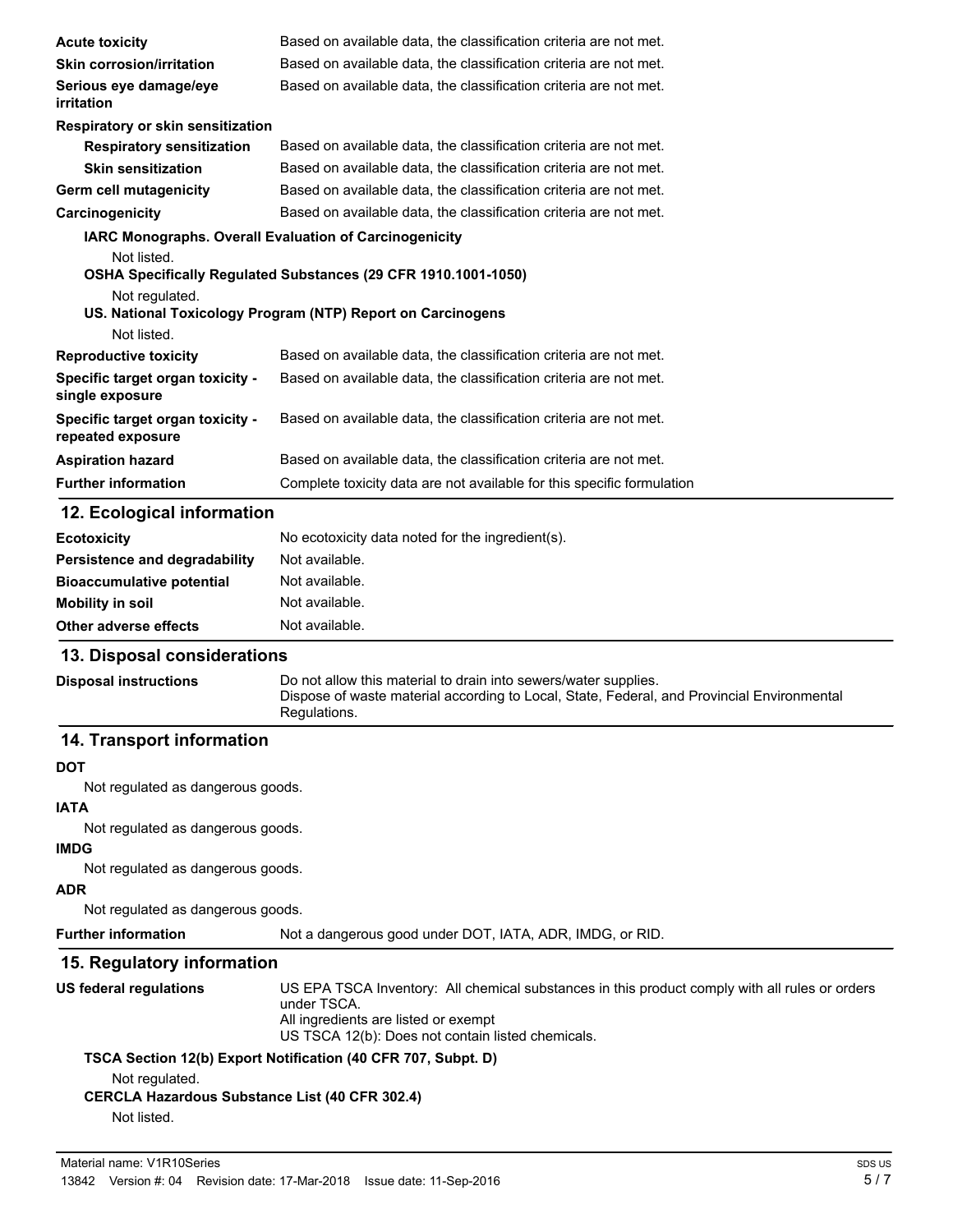| <b>SARA 304 Emergency release notification</b>              |                                                                                                                                                                                                                                                                                                                                                                                                                                                                                                                      |
|-------------------------------------------------------------|----------------------------------------------------------------------------------------------------------------------------------------------------------------------------------------------------------------------------------------------------------------------------------------------------------------------------------------------------------------------------------------------------------------------------------------------------------------------------------------------------------------------|
| Not regulated.                                              |                                                                                                                                                                                                                                                                                                                                                                                                                                                                                                                      |
| Not regulated.                                              | OSHA Specifically Regulated Substances (29 CFR 1910.1001-1050)                                                                                                                                                                                                                                                                                                                                                                                                                                                       |
| Superfund Amendments and Reauthorization Act of 1986 (SARA) |                                                                                                                                                                                                                                                                                                                                                                                                                                                                                                                      |
| <b>Hazard categories</b>                                    | Immediate Hazard - No<br>Delayed Hazard - No<br>Fire Hazard - No<br>Pressure Hazard - No<br>Reactivity Hazard - No                                                                                                                                                                                                                                                                                                                                                                                                   |
| SARA 302 Extremely hazardous substance                      |                                                                                                                                                                                                                                                                                                                                                                                                                                                                                                                      |
| Not listed.                                                 |                                                                                                                                                                                                                                                                                                                                                                                                                                                                                                                      |
| SARA 311/312 Hazardous<br>chemical                          | No                                                                                                                                                                                                                                                                                                                                                                                                                                                                                                                   |
| SARA 313 (TRI reporting)<br>Not regulated.                  |                                                                                                                                                                                                                                                                                                                                                                                                                                                                                                                      |
| Other federal regulations                                   |                                                                                                                                                                                                                                                                                                                                                                                                                                                                                                                      |
|                                                             | Clean Air Act (CAA) Section 112 Hazardous Air Pollutants (HAPs) List                                                                                                                                                                                                                                                                                                                                                                                                                                                 |
| Not regulated.                                              | Clean Air Act (CAA) Section 112(r) Accidental Release Prevention (40 CFR 68.130)                                                                                                                                                                                                                                                                                                                                                                                                                                     |
| Not regulated.                                              |                                                                                                                                                                                                                                                                                                                                                                                                                                                                                                                      |
| <b>Safe Drinking Water Act</b><br>(SDWA)                    | Not regulated.                                                                                                                                                                                                                                                                                                                                                                                                                                                                                                       |
| <b>US state regulations</b>                                 | Not Listed                                                                                                                                                                                                                                                                                                                                                                                                                                                                                                           |
| <b>Regulatory information</b>                               | All chemical substances in this HP product have been notified or are exempt from notification<br>under chemical substances notification laws in the following countries: US (TSCA), EU<br>(EINECS/ELINCS), Switzerland, Canada (DSL/NDSL), Australia, Japan, Philippines, South Korea,<br>New Zealand, and China.                                                                                                                                                                                                    |
|                                                             | 16. Other information, including date of preparation or last revision                                                                                                                                                                                                                                                                                                                                                                                                                                                |
| <b>Issue date</b>                                           | 11-Sep-2016                                                                                                                                                                                                                                                                                                                                                                                                                                                                                                          |
| <b>Revision date</b>                                        | 17-Mar-2018                                                                                                                                                                                                                                                                                                                                                                                                                                                                                                          |
| Version #                                                   | 04                                                                                                                                                                                                                                                                                                                                                                                                                                                                                                                   |
| <b>Other information</b>                                    | This SDS was prepared in accordance with USA OSHA Hazard Communications regulation (29<br>CFR 1910.1200).                                                                                                                                                                                                                                                                                                                                                                                                            |
| <b>Disclaimer</b>                                           | This Safety Data Sheet document is provided without charge to customers of HP. Data is the most<br>current known to HP at the time of preparation of this document and is believed to be accurate. It<br>should not be construed as guaranteeing specific properties of the products as described or<br>suitability for a particular application. This document was prepared to the requirements of the<br>jurisdiction specified in Section 1 above and may not meet regulatory requirements in other<br>countries. |
| <b>Revision information</b>                                 | Regulatory information: Regulatory information                                                                                                                                                                                                                                                                                                                                                                                                                                                                       |